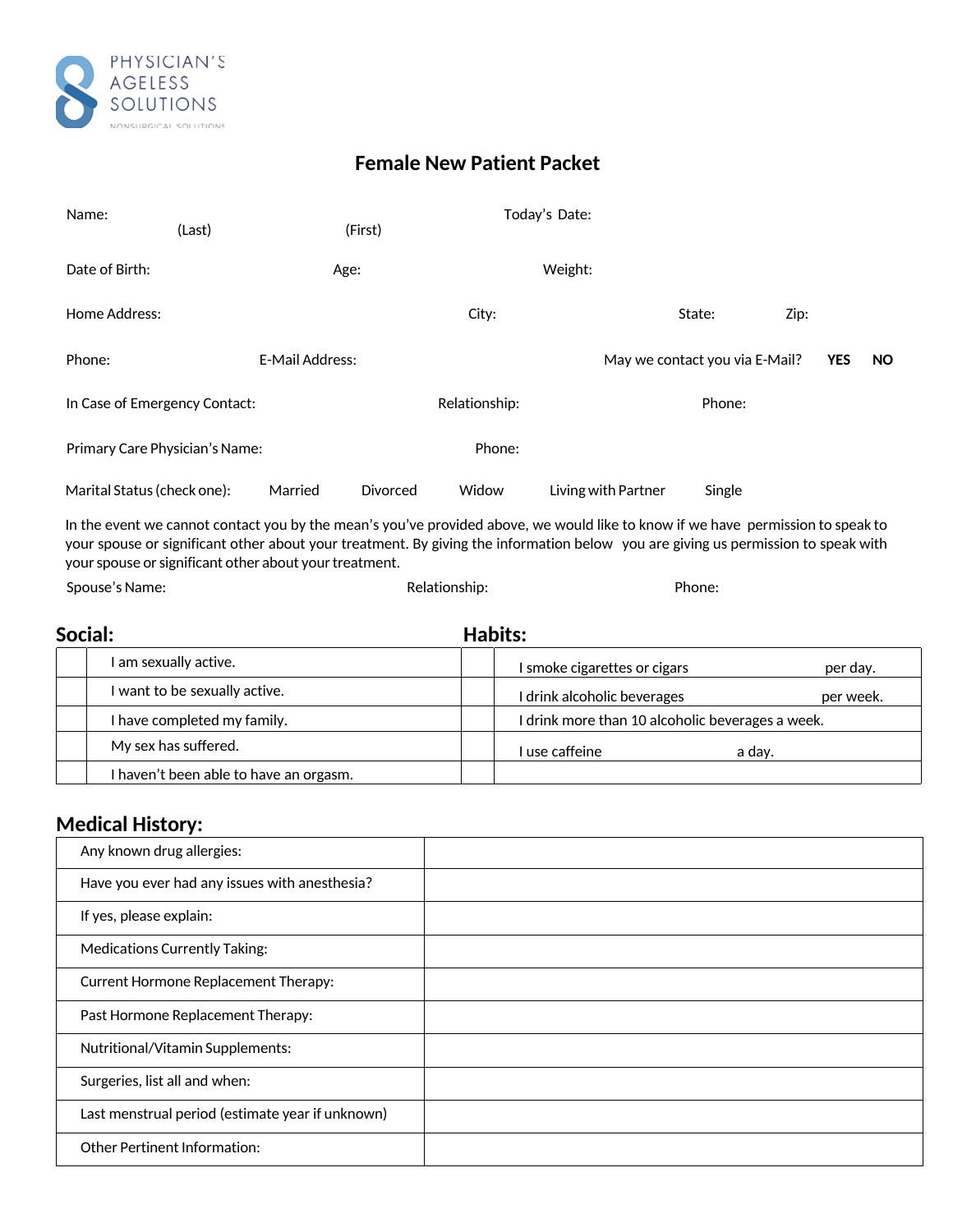| <b>Preventative Medical Care:</b>        | <b>High Risk Past Medical/Surgical History:</b> |  |  |
|------------------------------------------|-------------------------------------------------|--|--|
| Medical/GYN exam in the last year.       | Breast cancer.                                  |  |  |
| Bone density in the last 12 months.      | Uterine cancer.                                 |  |  |
| Mammogram in the last 12 months.         | Ovarian cancer                                  |  |  |
| Pelvic ultrasound in the last 12 months. | Hysterectomy with removal of ovaries            |  |  |
|                                          | Hysterectomy only.                              |  |  |
|                                          | Oophorectomy removal of ovaries.                |  |  |

## **Birth Control Method:**

| Menopause.           |
|----------------------|
| Hysterectomy.        |
| Birth control pills. |
| Tubal ligation.      |
| Vasectomy.           |
| Other:               |

## **Medical Illnesses:**

| Polycystic Ovary Syndrome (PCOS)                          |  | Heart bypass.                                    |  |  |
|-----------------------------------------------------------|--|--------------------------------------------------|--|--|
| High blood pressure                                       |  | Hypertension.                                    |  |  |
| High cholesterol                                          |  | Stroke and/or heart attack.                      |  |  |
| Blood clot and/or a pulmonary emboli                      |  | Arrhythmia                                       |  |  |
| Any form of Hepatitis or HIV                              |  | Lupus or other auto immune disease.              |  |  |
| Fibromyalgia                                              |  | Trouble passing urine or take Flomax or Avodart. |  |  |
| Chronic liver disease (hepatitis, fatty liver, cirrhosis) |  | Thyroid disease.                                 |  |  |
| <b>Diabetes</b>                                           |  | Depression/anxiety.                              |  |  |
| <b>Arthritis</b>                                          |  | Cancer (type):<br>Year:                          |  |  |
| Psychiatric disorder                                      |  |                                                  |  |  |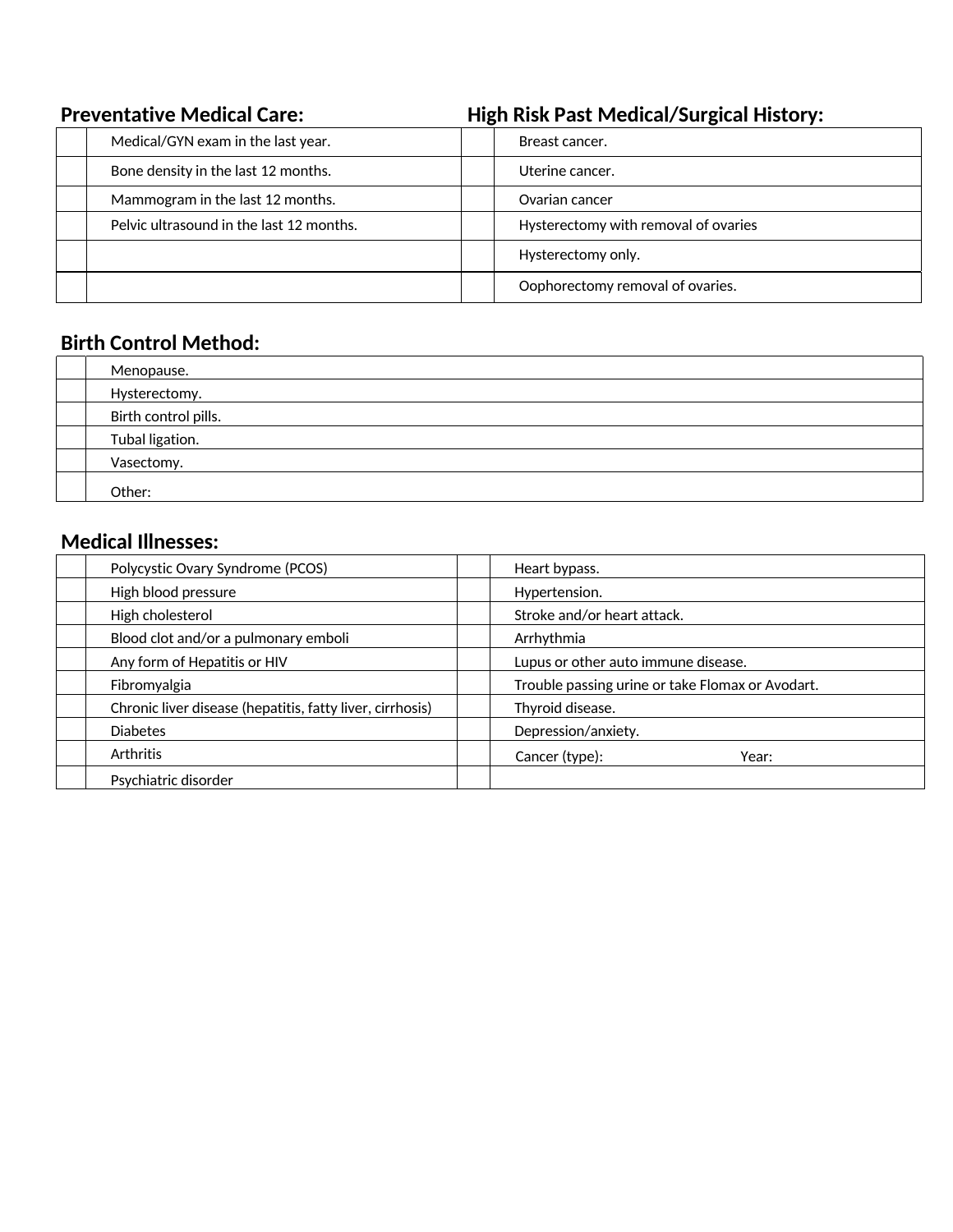# **BHRT Checklist For Women**

| Symptom (please check mark)         | <b>Never</b> | Mild | <b>Moderate</b> | <b>Severe</b> |
|-------------------------------------|--------------|------|-----------------|---------------|
|                                     |              |      |                 |               |
| Depressive mood                     |              |      |                 |               |
| <b>Memory Loss</b>                  |              |      |                 |               |
| <b>Mental confusion</b>             |              |      |                 |               |
| <b>Decreased sex drive/libido</b>   |              |      |                 |               |
| Sleep problems                      |              |      |                 |               |
| Mood changes/Irritability           |              |      |                 |               |
| <b>Tension</b>                      |              |      |                 |               |
| Migraine/severe headaches           |              |      |                 |               |
| <b>Difficult to climax sexually</b> |              |      |                 |               |
| <b>Bloating</b>                     |              |      |                 |               |
| Weight gain                         |              |      |                 |               |
| <b>Breast tenderness</b>            |              |      |                 |               |
| <b>Vaginal dryness</b>              |              |      |                 |               |
| <b>Hot flashes</b>                  |              |      |                 |               |
| <b>Night sweats</b>                 |              |      |                 |               |
| Dry and wrinkled skin               |              |      |                 |               |
| Hair falling out                    |              |      |                 |               |
| <b>Cold all the time</b>            |              |      |                 |               |
| Swelling all over the body          |              |      |                 |               |
| Joint pain                          |              |      |                 |               |

# **Family History**

|                            | <b>NO</b> | YES |
|----------------------------|-----------|-----|
| <b>Heart Disease</b>       |           |     |
| <b>Diabetes</b>            |           |     |
| Osteoporosis               |           |     |
| <b>Alzheimer's Disease</b> |           |     |
| <b>Breast Cancer</b>       |           |     |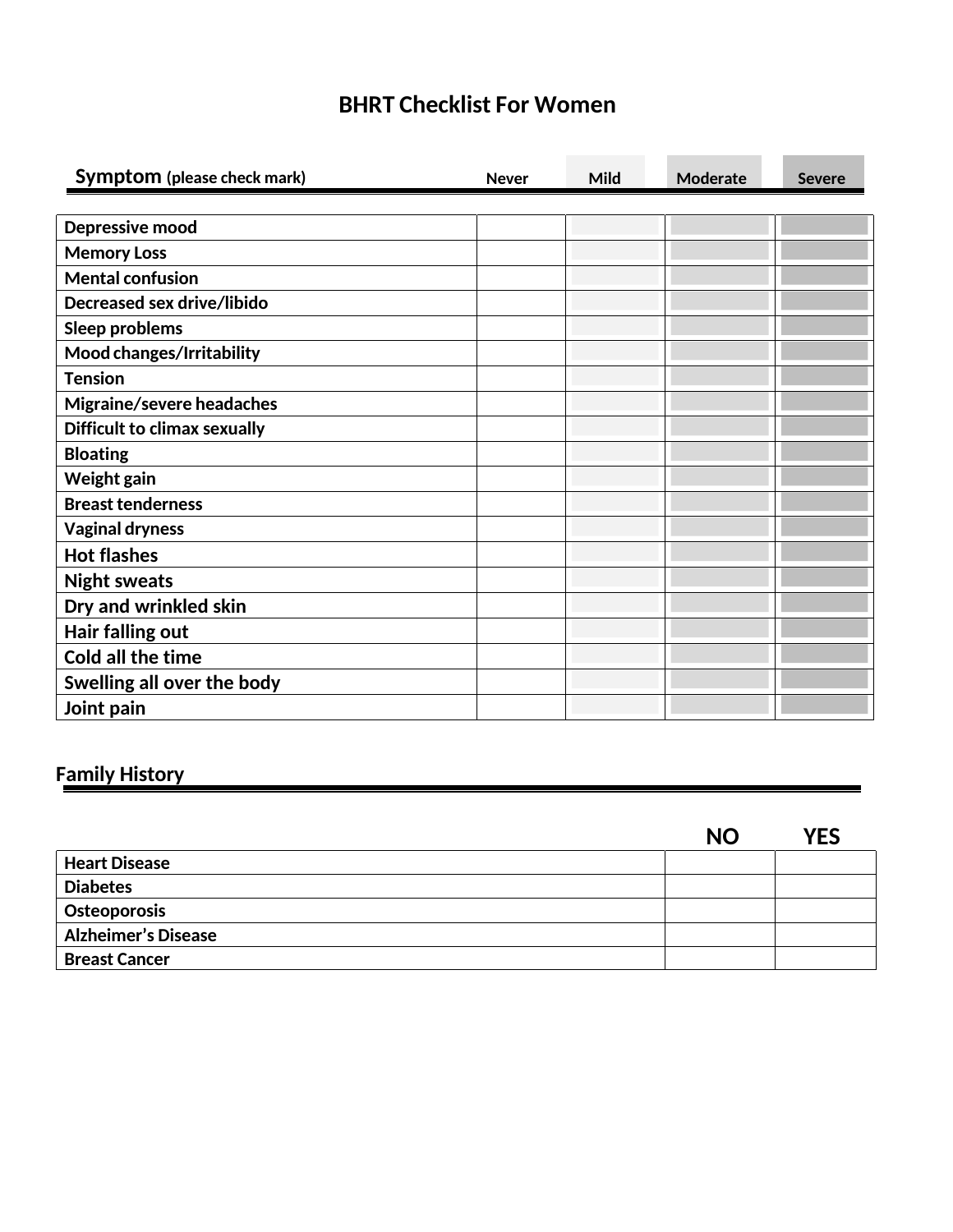## **Post-Insertion Instructions for Women**

- Your insertion site has been covered with two layers of bandages. Remove the outer pressure bandage any time after 24 hours. It **must** be removed as soon as it gets wet. The inner layer is either waterproof foam tape or steri-strips. They should be removed in **3 days**.
- We recommend putting an ice pack on the insertion area a couple of times for about 20 minutes each time over the next 4 to 5 hours.
- Do not take tub baths or get into a hot tub or swimming pool for **3 days**. You may shower but do not scrub the site until the incision is well healed (about 7 days).
- No major exercises for the incision area for the next **3 days**, this includes running, elliptical, squats, lunges, etc.
- The sodium bicarbonate in the anesthetic may cause the site to swell for 1-3 days.
- The insertion site may be uncomfortable for up to 2 to 3 weeks. If there is itching or redness you may take Benadryl for relief, 50 mg. orally every 6 hours. Caution this can cause drowsiness!
- You may experience bruising, swelling, and/or redness of the insertion site which may last from a few days up to 2 to 3 weeks.
- You may notice some pinkish or bloody discoloration of the outer bandage. This is normal.
- If you experience bleeding from the incision, apply firm pressure for 5 minutes.
- Please call if you have any bleeding not relieved with pressure (not oozing), as this is NOT normal.
- Please call if you have any pus coming out of the insertion site, as this is NOT normal.

### **Reminders:**

- Remember to go for your post-insertion blood work **6 weeks** after the insertion.
- Most women will need re-insertions of their pellets **3-4 months** after their initial insertion.
- Please call as soon as symptoms that were relieved from the pellets start to return to make an appointment for a re-insertion. The charge for the second visit will only be for the insertion and not a consultation.

**I acknowledge that I have received a copy and understand the instructions on this form.**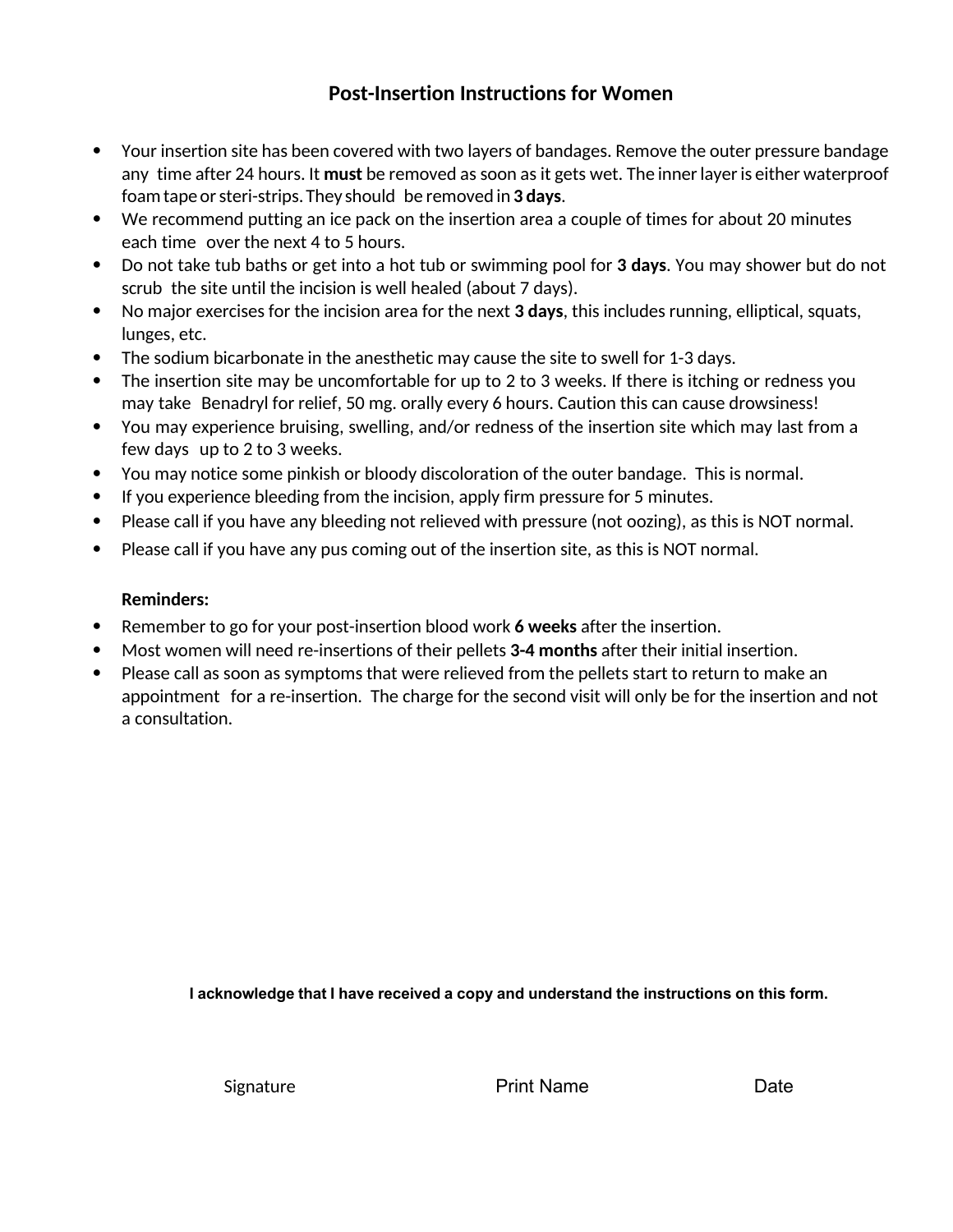## **Female Testosterone and/or Estradiol Pellet Insertion Consent Form**

Bio-identical hormone pellets are hormones, biologically identical to the hormones you make in your own body prior to menopause. Estrogen and testosterone were made in your ovaries and adrenal gland prior to menopause. Bio-identical hormones have the same effects on your body as your own estrogen and testosterone did when you were younger, without the monthly fluctuations (ups and downs) of menstrual cycles. Bio-identical hormone pellets are plant derived and are FDA monitored, but not approved for female hormonal replacement. The pellet method of hormone replacement has been used in Europe and Canada for many years and by select OB/GYNs in the United States. You will have similar risks as you had prior to menopause, from the effects of estrogen and androgens, given as pellets. Patients who are pre-menopausal are advised to continue reliable birth control while participating in pellet hormone replacement therapy. Testosterone is category X (will cause birth defects) and cannot be given to pregnant women.

#### **My birth control method is: (please check one)**

Abstinence Birth control pill Hysterectomy IUD Menopause Tubal ligation Vasectomy Other **CONSENT FOR TREATMENT:** I consent to the insertion of testosterone and/or estradiol pellets in my hip. I have been informed that I may experience any of the complications to this procedure as described below. These side effects are similar to those related to traditional testosterone and/or estrogen replacement. **Surgical risks are the same as for any minor medical procedure and are included in the list of overall risks below:**

Bleeding, bruising, swelling, infection and pain; reaction to local anesthetic and/or preservatives; extrusion of pellets; hyper sexuality (overactive Libido); lack of effect (from lack of absorption); breast tenderness and swelling especially in the first three weeks (estrogen pellets only); increase in hair growth on the face, similar to pre-menopausal patterns; water retention (estrogen only); increased growth of estrogen dependent tumors (endometrial cancer, breast cancer); birth defects in babies exposed to testosterone during their gestation; growth of liver tumors, if already present; change in voice (which is reversible); clitoral enlargement (which is reversible). The estradiol dosage that I may receive can aggravate fibroids or polyps, if they exist, and can cause bleeding. Testosterone therapy may increase one's hemoglobin and hematocrit, or thicken one's blood. This problem can be diagnosed with a blood test. Thus, a complete blood count (Hemoglobin & Hematocrit) should be done at least annually. This condition can be reversed simply by donating blood periodically.

**BENEFITS OF TESTOSTERONE PELLETS INCLUDE:** Increased libido, energy, and sense of well-being; increased muscle mass and strength and stamina; decreased frequency and severity of migraine headaches; decrease in mood swings, anxiety and irritability; decreased weight; decrease in risk or severity of diabetes; decreased risk of heart disease; decreased risk of Alzheimer's and dementia.

I have read and understand the above. I have been encouraged and have had the opportunity to ask any questions regarding pellet therapy. All of my questions have been answered to my satisfaction. I further acknowledge that there may be risks of testosterone and or estrogen therapy that we do not yet know, at this time, and that the risks and benefits of this treatment have been explained to me and I have been informed that I may experience complications, including one or more of those listed above. I accept these risks and benefits, and I consent to the insertion of hormone pellets under my skin. This consent is ongoing for this and all future pellet insertions.

I understand that payment is due in full at the time of service. I also understand that it is my responsibility to submit a claim to my insurance company for possible reimbursement. I have been advised that most insurance companies do not consider pellet therapy to be a covered benefit and my insurance company may not reimburse me, depending on my coverage. I acknowledge that my provider has no contracts with any insurance company and is not contractually obligated to pre-certify treatment with my insurance company or answer letters of appeal.

### **I acknowledge that I have received a copy and understand the instructions on this form.**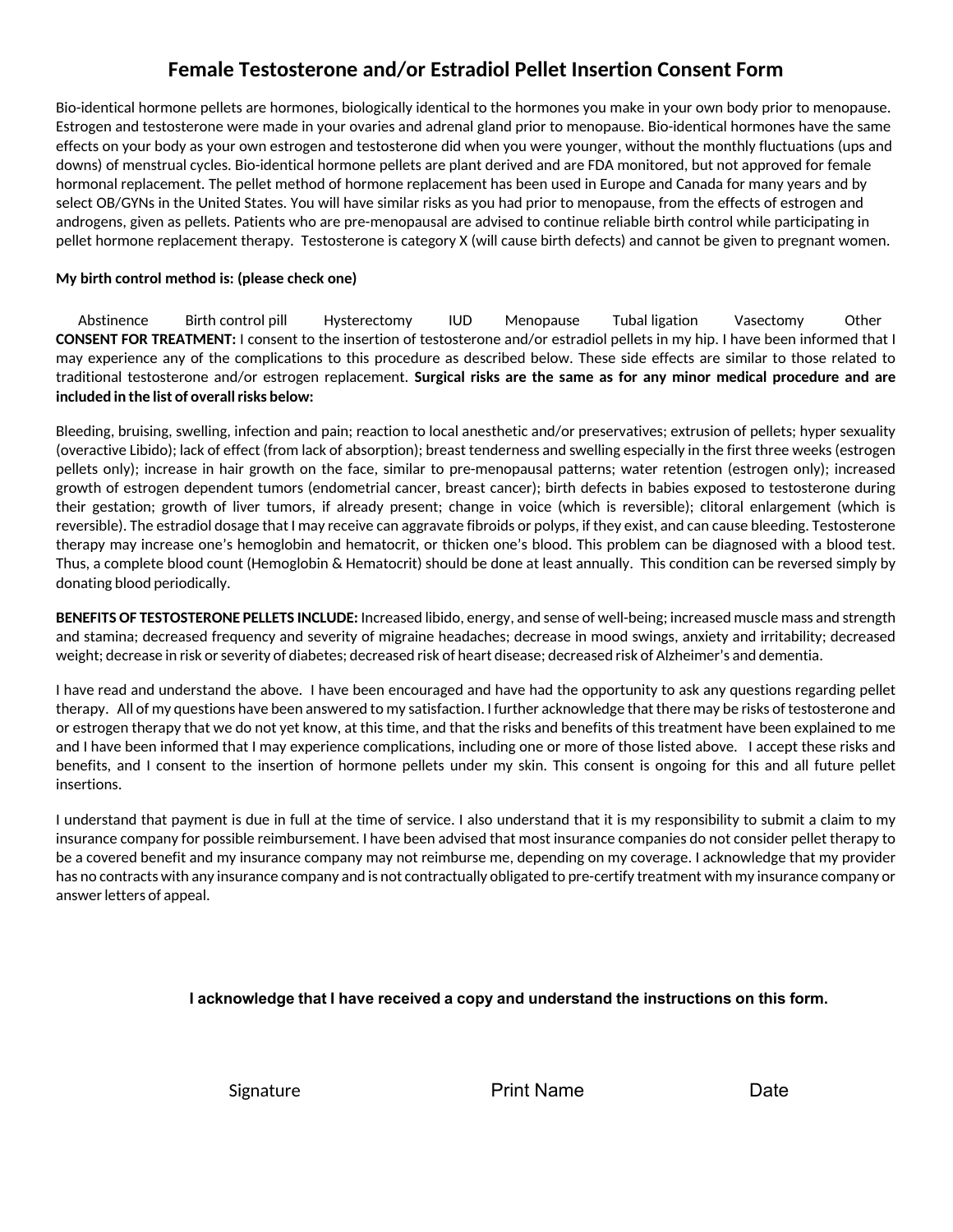### **Hormone Replacement Fee Acknowledgment**

Although more insurance companies are reimbursing patients for the Medical Hormone Replacement Therapy, there is no guarantee. You will be responsible for payment in full at the time of your procedure. We will give you paperwork to send to your insurance company to file for reimbursement upon request.

| <b>New Patient Consult Fee</b>           | \$100.00 |
|------------------------------------------|----------|
| Female Hormone Pellet Insertion Fee      | \$350.00 |
| <b>Male Hormone Pellet Insertion Fee</b> | \$650.00 |

**I acknowledge that I have received a copy and understand the instructions on this form.**